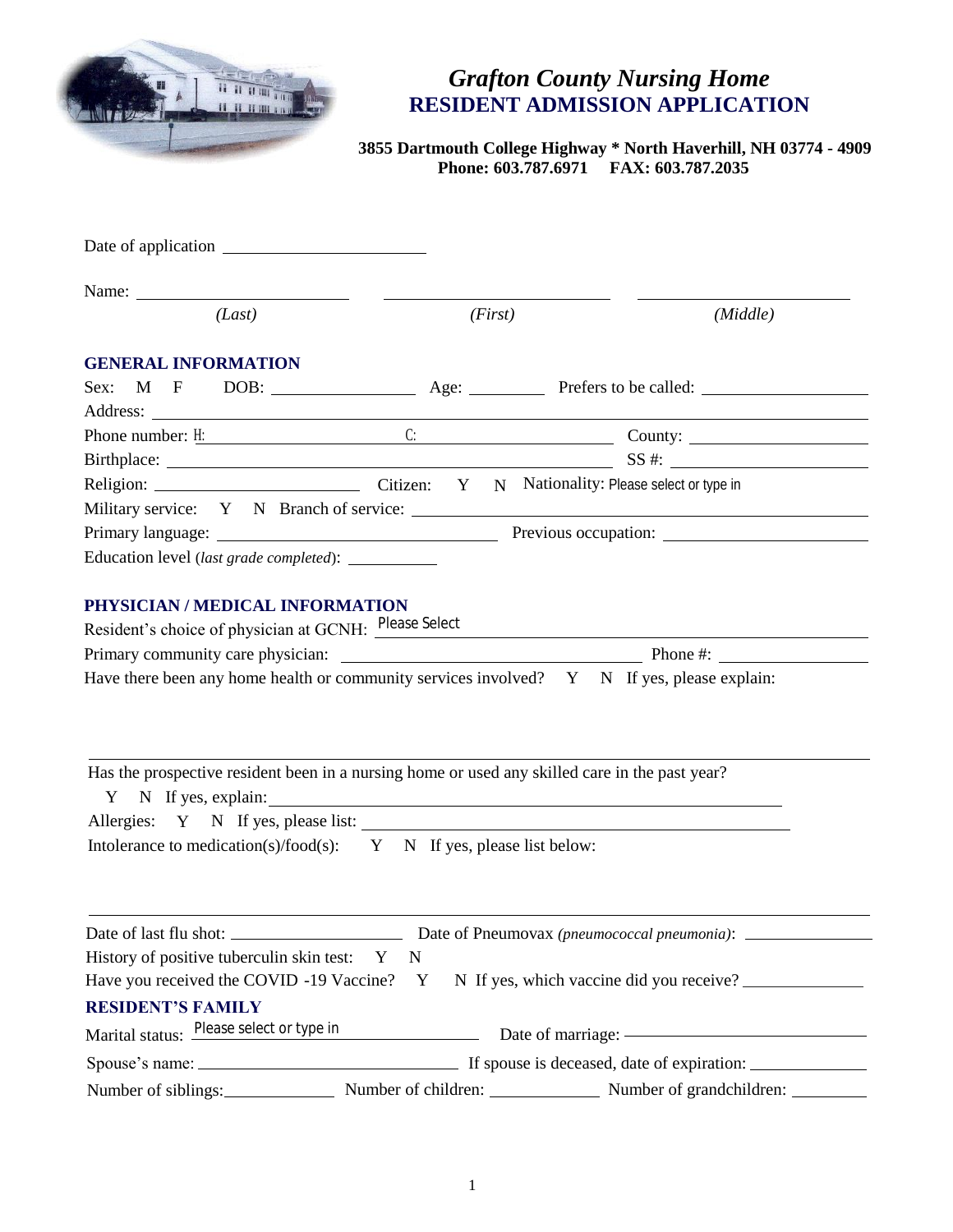### **CONTACT INFORMATION**

*FIRST CONTACT: name & address*

|                                          | Home #:       |
|------------------------------------------|---------------|
|                                          | Work #:       |
| Email Address:                           | Cell#:        |
| <b>SECOND CONTACT:</b><br>name & address |               |
|                                          |               |
|                                          | Home #:       |
|                                          | Work #:       |
| Email Address:                           | Cell $#$ :    |
| name & address<br><b>THIRD CONTACT:</b>  |               |
|                                          | Relationship: |
|                                          | Home #:       |
|                                          | Work #:       |
| <b>Email Address:</b>                    | Cell #:       |

#### **RESIDENT'S INTERESTS**

Special interests *(past & present)*:

Community involvement *(clubs/organizations, church, volunteerism)*:

**LEGAL REPRESENTATION** \*\* Please provide copy of documents *(POA - Power of Attorney)* POA for healthcare: Y N POA for finances: Y N Organ donor: Y N Guardianship: Y N Living Will: Y N Autopsy: Y N

| ** Please provide copies of insurance cards  |  |
|----------------------------------------------|--|
|                                              |  |
|                                              |  |
|                                              |  |
| Other medical insurance: Y N Policy holder:  |  |
| * Name of Insurance: Insurance #:            |  |
|                                              |  |
| Prescription Drug Plan: Y N If yes, explain: |  |
|                                              |  |